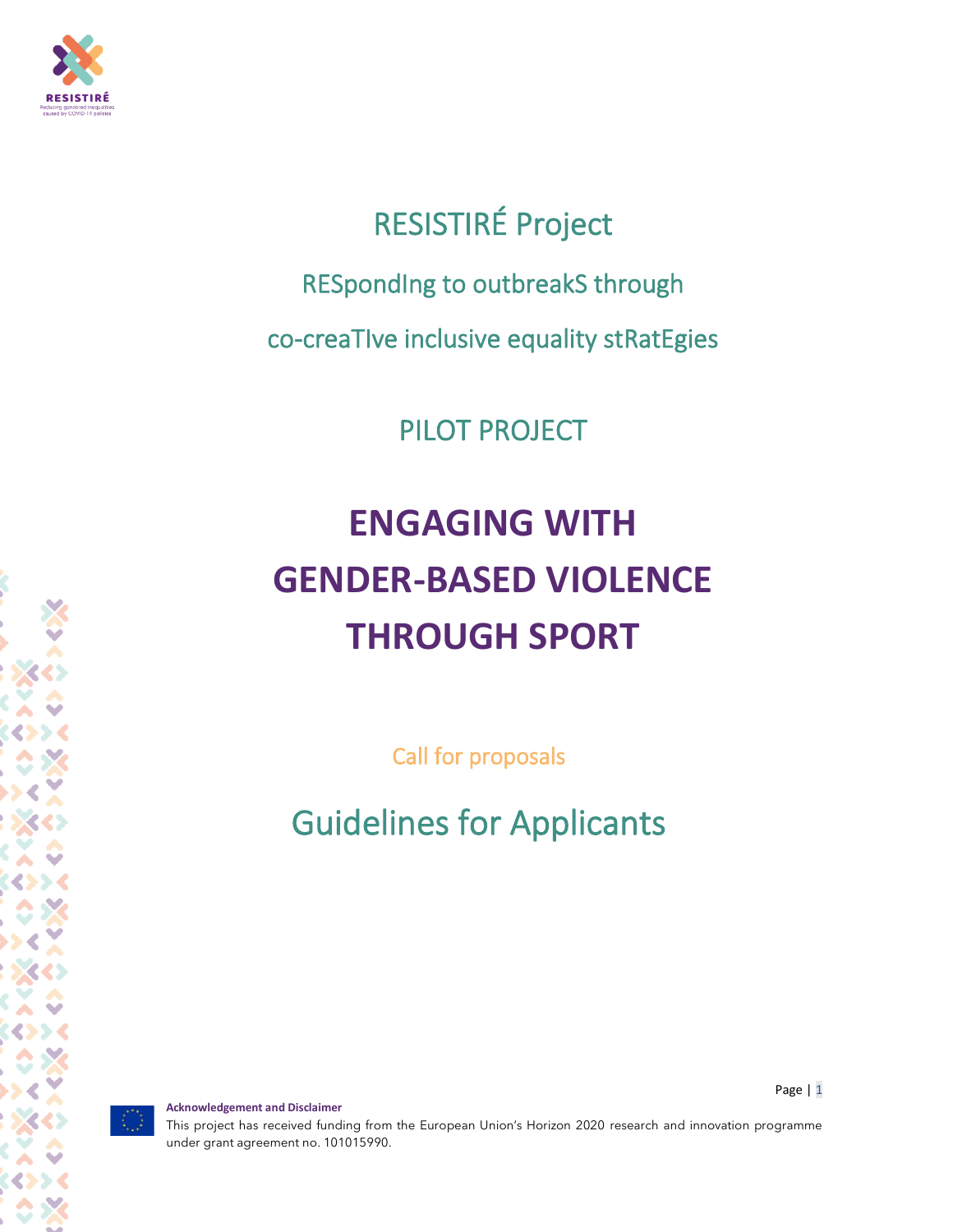

## ABOUT RESISTIRÉ: Objectives and Conceptual Framework

RESISTIRÉ (Responding to outbreaks through co-creative inclusive equality strategies and collaboration) is a two-year project funded by EU Horizon 2020, designed to advance the understanding of gender and other inequalities caused by policy responses to the COVID-19 pandemic.

The objectives of RESISTIRÉ are:

- 1) To understand through qualitative and quantitative research the impact of policy responses to COVID-19 on behavioural, social and economic inequalities in the EU27, Serbia, Turkey and the UK
- 2) To develop and promote policy solutions that can be adopted by policy makers
- 3) To co-create innovative solutions that can be implemented by stakeholders and actors in different sectors to reduce inequalities.

These Guidelines for Applicants were conceived in the context of objective no 3.

The conceptual framework of RESISTIRÉ is informed by an intersectional/gender+ approach.

The term intersectionality describes how different inequality grounds, such as ethnicity, social class, age, gender, sexual orientation and other individual characteristics, intersect with each other and overlap<sup>1</sup>. The result of this interaction is the generation of new and different forms of inequalities<sup>2</sup>. Gender is probably the most universal inequality ground (women make up 51% of world's population)<sup>3</sup>. The gender+ approach focuses on how this specific inequality ground intersects with other inequalities<sup>4</sup>, recognising that women are not a homogeneous group and that "other axes of inequality always intersect gender"<sup>5</sup>.

After collecting and analysing policy responses and related data from a gender+ perspective (objective 1), the project worked to translate them into operational insights and co-created solutions, to mitigate the negative and unequal impacts of COVID-19 (objective 2).

This was accomplished through a co-creation phase consisting of an action-oriented analysis carried out by researchers and civil society stakeholders working together in Open studios. Open Studios are a technique developed to design policies and innovative solutions in a participatory way that brings together different expertise and participants' experience<sup>6</sup>. During Open Studios, participants analyse the current situation and depict possible improved scenarios, thereby co-creating 'better stories'. The 'better stories' identify how a

 $1$  CRENSHAW, Kimberly (1989) Demarginalizing the Intersection of Race and Sex: A Black Feminist Critique of Antidiscrimination Doctrine, Feminist Theory and Antiracist Politics. University of Chicago Legal Forum 140: 139–67.

<sup>2</sup> VERLOO, M. (2013) Intersectional and cross-movement politics and policies Signs 38(4), 893–915.

<sup>&</sup>lt;sup>3</sup>BUSTELO, María (2015) Evaluation from a gender+ perspective as a key element for (re)gendering the policymaking process. Journal of Women, Politics and Policy. Special issue in Policy Making.

<sup>4</sup> Ibidem.

<sup>5</sup> This inequality ground probably the most universal one (women make up 51% of world's population).

LOMBARDO, E., MEIER, P., & VERLOO, M. (2017) Policymaking from a gender+ equality perspective. Journal of Women, Politics & Policy, 38(1), 1-19. <sup>6</sup> BOYER B., COOK J., STEINBERG M. (2011) In Studio: Recipes for Systemic Change, Helsinki Design Lab.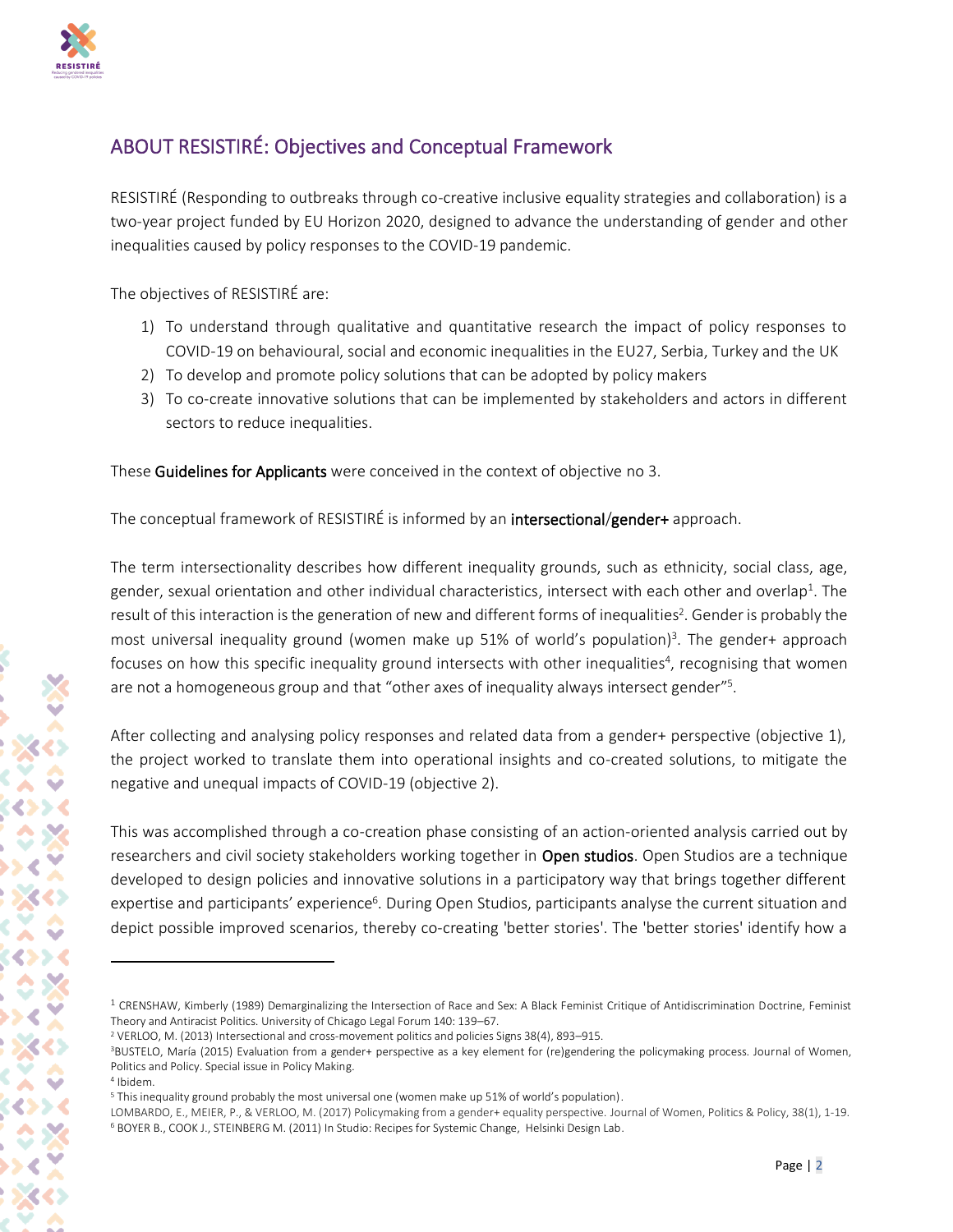

given (negative) social situation can be improved. They serve to inspire and form the basis for the development of more concrete actions, such as pilot projects.

## RESISTIRÉ OPEN CALLS FOR PILOT PROJECTS

The innovative solutions identified in Open Studios have been transformed into a series of **pilot project** concepts, valued as potentially effective in reducing gender+ inequalities in specific domains. In addition, these projects are thought to strengthen small-scale resilience in response to current and future pandemics.

RESISTIRÉ intends to apply and develop these pilot projects by involving civil society organizations, through the launch of a series of calls for proposals (objective 3). Organisations selected under these calls will be asked to use the allocated funding to contribute their expertise and demonstrate the effectiveness of the developed innovative solutions.

In this regard, these Guidelines for Applicants detail information on the pilot project entitled ENGAGING WITH GENDER-BASED VIOLENCE THROUGH SPORT. The Guidelines also provide directions on how to structure and submit an application, information on eligibility and evaluation criteria.

## TECHNICAL SPECIFICATIONS

## Description of the pilot project

#### **Background**

Gender-based violence is defined as violence directed against a person (or persons) because of their gender, or violence that disproportionately affects persons of a particular gender (EIGE, 2021). The term 'genderbased violence' (and its abbreviation GBV) is used to capture all forms of violence - physical, sexual, psychological, and economic – in both online and offline contexts.

During the COVID-19 pandemic, gender-based violence has increased substantially. Results from the RESISTIRÉ project show a significant rise in cases, with women (18-74 years) experiencing more physical and sexual violence than before (Stovell et al. 2022, report D3.1).

Violence against women and girls has consequences for gender equality, as it causes damage to both the physical and mental health of the victim, leading to additional problems such as loss of work or study days, increased sick leave, reduced ability to work or study and feelings of loneliness, all of which can further affect the quality of life of many women and girls.

One of the most discussed aspects during the RESISTIRÉ Open Studios was the need to work on the prevention of gender-based violence, as it can play a central role in addressing its root causes. Moreover,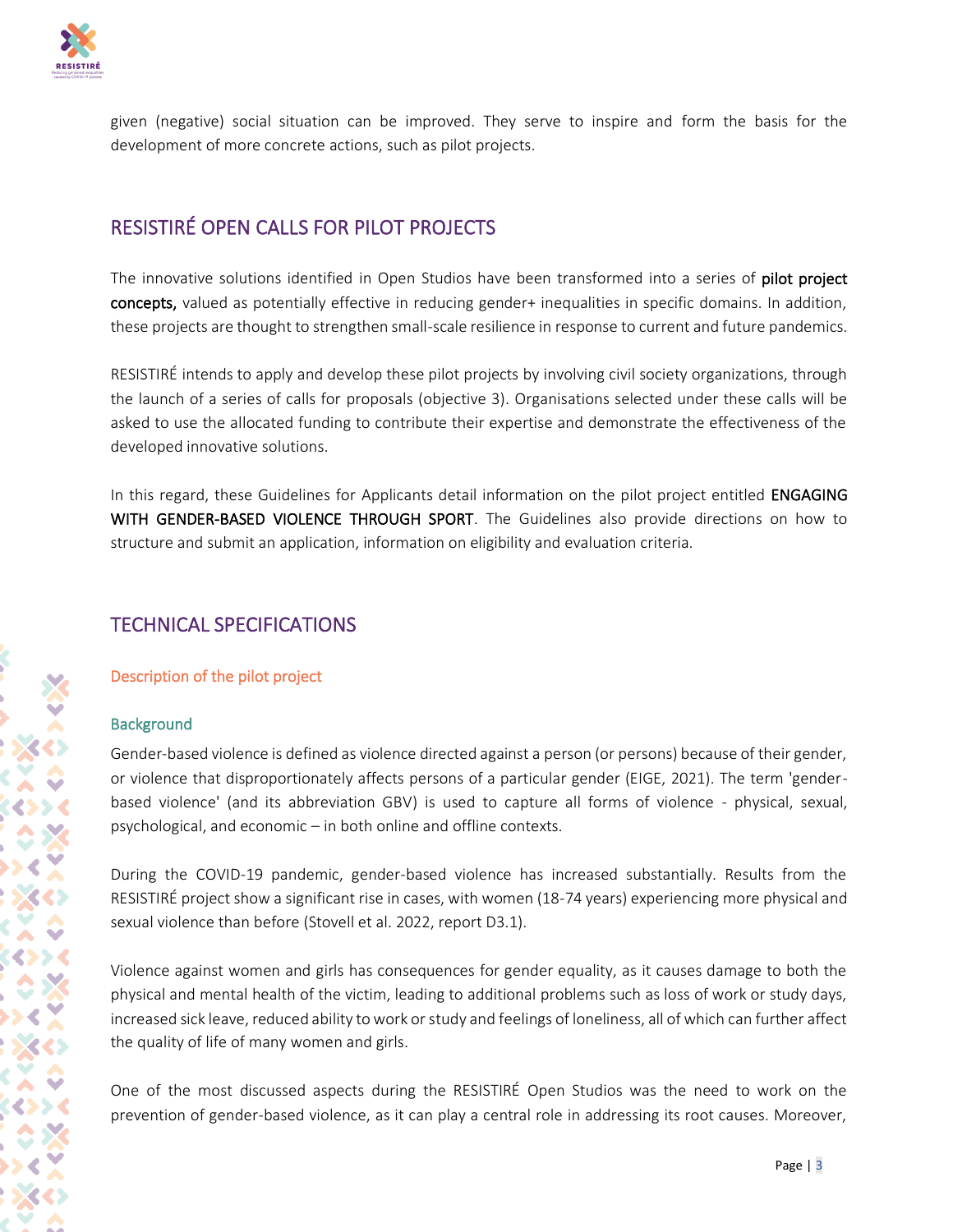

prevention can take many forms and be pursued not only in schools, but also in other places of aggregation, such as youth centres, sport clubs and organisations.

It is indeed through sport that this pilot action takes place. Why sport? The European Union highly values the positive role that it can play in education (European Commission, 2022). It is recognised that sport has a high formative value for the personality: what is learnt during practice can therefore influence the behaviour and attitudes of children and young people in their lives (Gasparini & Cometti, 2010). Moreover, sport can be a key tool for promoting social and personal values such as team spirit, discipline, perseverance, and fair play.

Nevertheless, if poorly designed or managed, sport activities may increase the risk of reinforcing gender stereotypes, heteronormativity, and male-domination, as well as strengthen exclusionary or violent attitudes and behaviours. Gender-based violence is also prevalent in sports clubs (Council of Europe, 2019), though still under-reported (Mergaert et. al, 2016).

In this context, the pilot project aims to co-create and develop a programme of activities to be implemented through sport, to raise awareness and work towards increasing prevention about GBV among young people, coaches, and managers.

## Description of the pilot project

## Objective(s) of the pilot project

The overall objective of this pilot project is to set up a programme of activities to be implemented through sport which contributes towards raising awareness and increasing prevention of GBV among young people, coaches and managers.

More precisely, the pilot project has four main specific objectives:

- 1. To raise awareness and increase prevention among young people, coaches and managers of sports organisations about the prevalence and consequences of different forms of GBV
- 2. To mobilise coaches and managers of sports organisations as actors for change
- 3. To develop a programme of activities addressing GBV to be implemented through sport that could be scaled up and disseminated amongst the wider youth sports landscape
- 4. To set up an inclusive sports event to disseminate the project amongst the general public.

## Expected tasks

The tasks that the successful applicant is expected to complete are the following:

## TASK 1 – MAPPING AND INVOLVEMENT OF SPORT CLUBS AND ORGANISATIONS AT THE LOCAL LEVEL

The applicant will initiate a selection of stakeholders from the sports sector at the local level to create a network of clubs and organisations to be involved in the activities.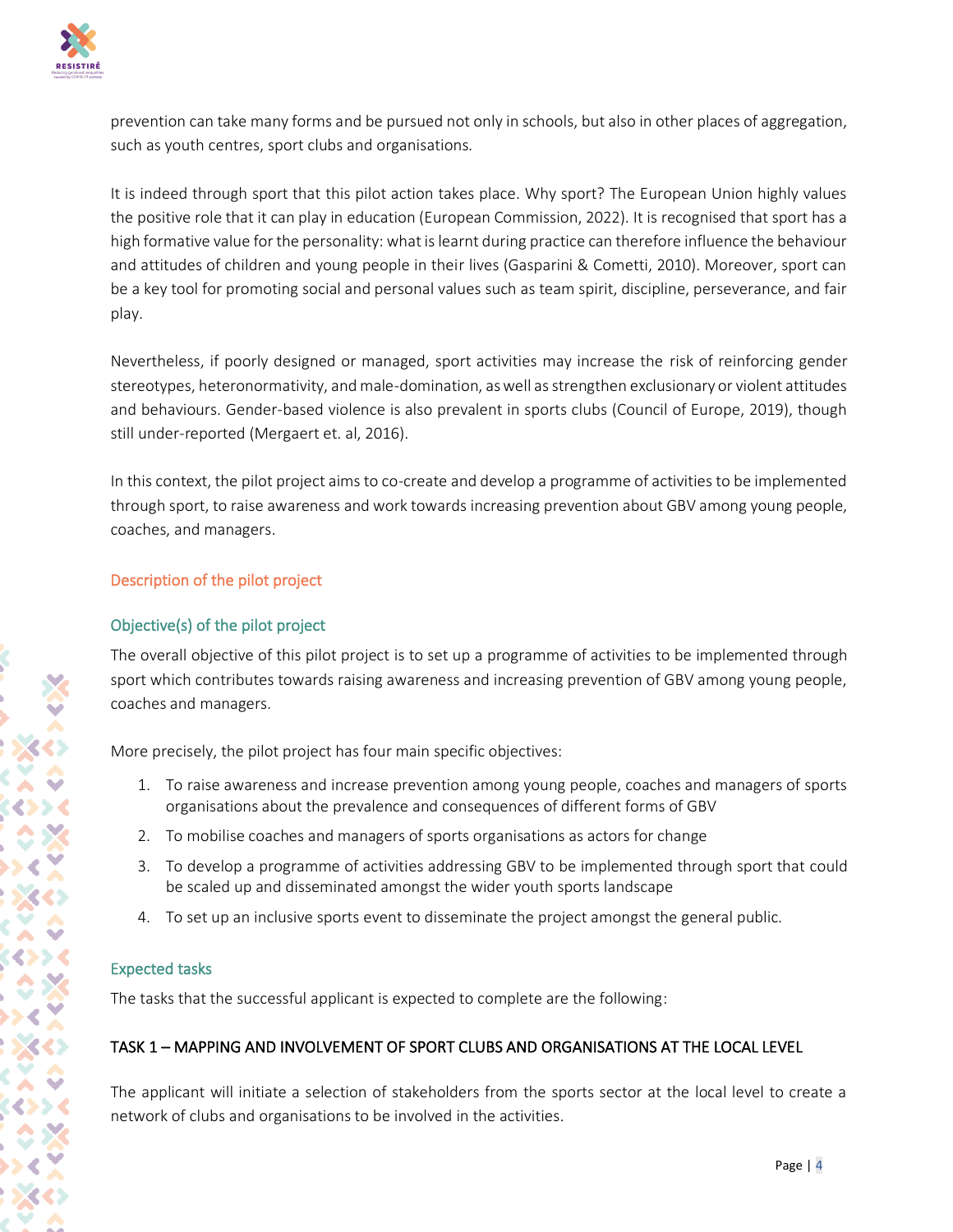

The network must consist of a number of clubs and organisations such that a group of at least 20 coaches (from different disciplines) and managers, and at least 100 young people (from different disciplines) are involved. Concerning young people, the applicant will choose which age group(s) to focus on in an age range of 11 to 18 years.

The sport clubs and organisations involved can be practising different sports (it would be preferable to cover at least three to widen the target and increase outreach), the identification of which remains the applicant's choice, depending on its background and network.

Since the project is focused on the idea of inclusiveness, the involvement of sport clubs and organisations attended by disadvantaged and marginalised groups, as well as LGBTQAI+ people, people from diverse cultural and religious backgrounds, or individuals with different levels of ability is welcome.

## TASK 2 – CO-CREATION OF THE PROGRAMME

The applicant organisation will set up a co-creation process by ensuring the involvement of representatives of stakeholders within and beyond their network. Among these, sport clubs, youth associations engaged in non-formal education (including through sport), organisations specialised in the field of gender-based violence, as well as relevant experts.

The co-creation process will cover the following **activities**:

- Training and coaching-of-coaches sessions for coaches and managers of sports clubs and organisations (see Task 3)
- Non-Formal Education (NFE)<sup>7</sup> programme for young people, in preparation for the inclusive sporting event (see Task 4)
- Inclusive sporting event, to be organised at the end of the project (see Task 5).

It is expected that the **content** of the activities will be in line with recent advancements in the field of GBV in general. The more specific topic of GBV in sport can be part of the programme but should not represent its main content area.

<sup>7&</sup>lt;br>"According to the Compass Manual on Human Rights (Council of Europe), **Non-Formal Education** refers to any planned programme of personal and social education for young people designed to improve a range of skills and competencies, outside the formal educational curriculum. Nonformal education as practised by many youth organisations and groups is: • voluntary;

<sup>•</sup> accessible to everyone (ideally);

<sup>•</sup> an organised process with educational objectives;

<sup>•</sup> participatory and learner-centred;

<sup>•</sup> about learning life skills and preparing for active citizenship;

<sup>•</sup> based on involving both individual and group learning with a collective approach;

<sup>•</sup> holistic and process-oriented;

<sup>•</sup> based on experience and action, and starts from the needs of the participants.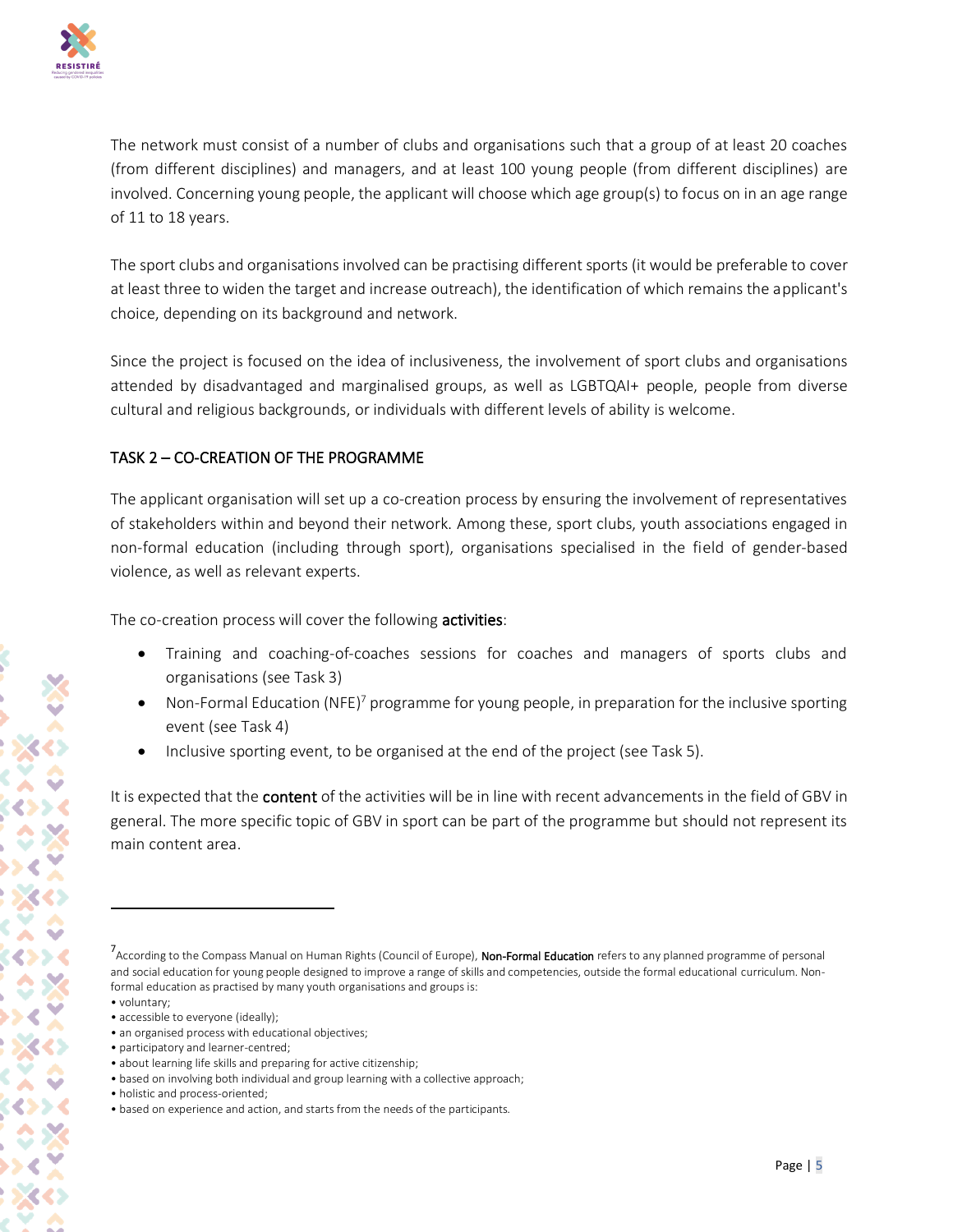

Below are some examples of topics that could be addressed:

- The concept of gender
- Harmful stereotypes based on gender
- Different forms of GBV violence, including digital violence
- Causes and contributing factors to GBV
- GBV and disability, sexual identity, nationality
- Victim blaming
- GBV in sports
- Coaching styles (authoritative VS authoritarian)
- …

The applicant will pilot-test both activities (training + coaching-of-coaches session and NFE programme), in order to assess their effectiveness and feasibility. The tests will be carried out by simulation, which may consist of guided discussions with representatives of both target groups that would be involved. The test will allow redefining and improving the contents of the NFE programme, a final version of which will be then released.

## TASK 3 – TRAINING ON GBV AND NFE TECHNIQUES FOR COACHES AND MANAGERS

Training and coaching-of-coaches sessions - The activities co-created for coaches and managers (from the clubs and sports organisations involved) will be carried out by a team of facilitators.

Beyond training on basic concepts related to gender and gender-based violence, coaching-of-coaches sessions will be organised to present NFE techniques for the inclusion of the project contents in daily coaching activities.

Training on GBV and coaching-of-coaches sessions will be organised during weekdays or weekends as it is deemed most useful to support the coaches' participation. These will take place in person, at a location and timeframe deemed appropriate by the applicant. A number of online sessions may also be planned in addition to face-to-face ones. A hybrid format can be applied, based on specific needs.

At least one feedback session on how these techniques are being applied and their challenges will also be organised during the lifespan of the project, in particular in connection with the preparation of the final sporting event (see Task 4).

Social media platform - Under this Task, an online dedicated group through a social media platform (e.g., Linkedin group, Slack, Facebook private group, Telegram or WhatsApp group) may be created to channel the communication, discussion, and exchange among coaches, managers and facilitators on the topic. The platform could also be used to share feedback on the programme and reflections, ask questions and expose difficulties that coaches and managers are facing and could be addressed through the project.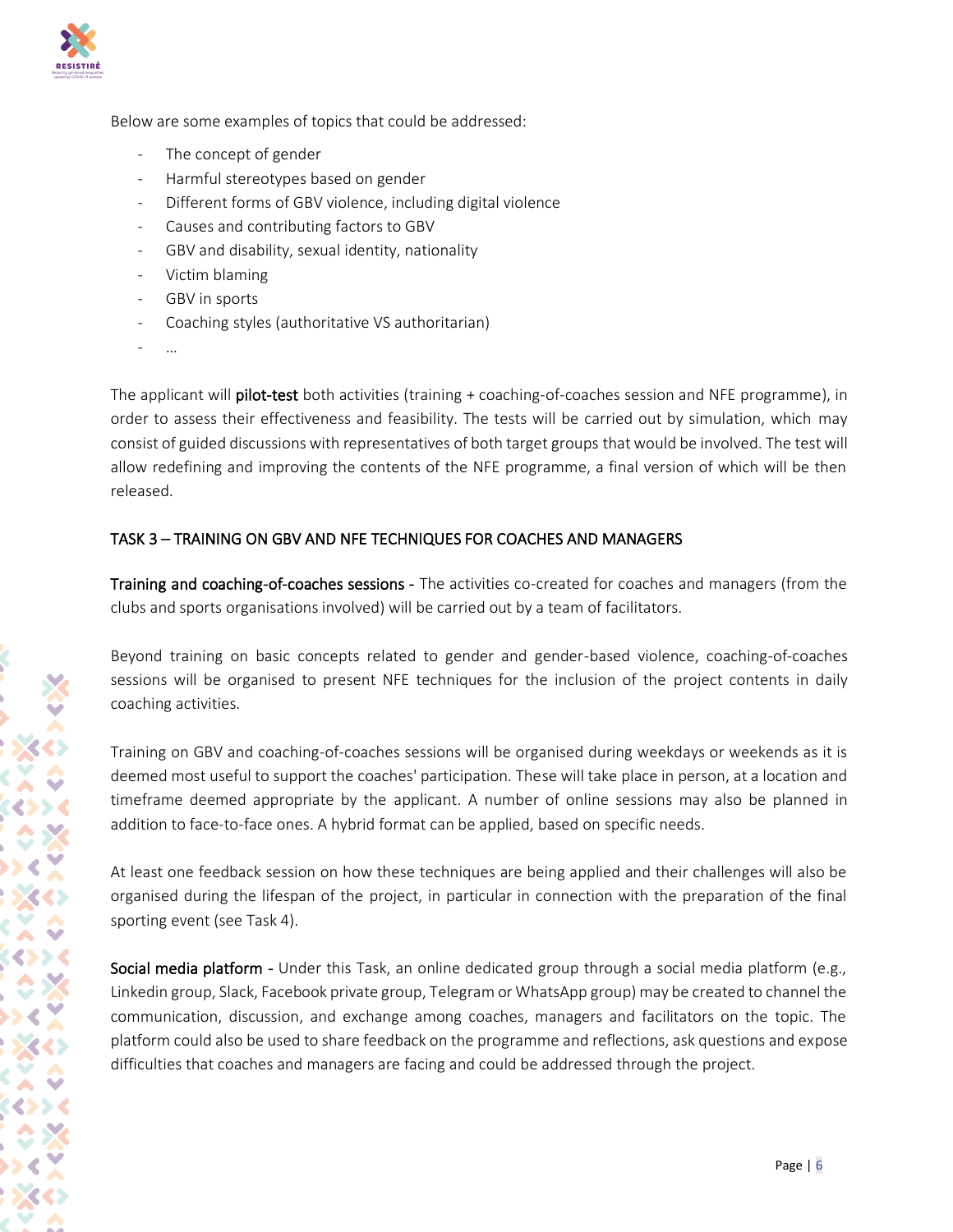

## TASK 4 – INCLUSIVE SPORTING EVENT FOR RAISING AWARENESS ON GBV/PREPARATION

The preparation of the final event will represent a non-formal education opportunity for young people about GBV and the occasion for coaches and managers to put into practice what they have learnt during Task 3. The final event will in fact focus on inclusive, equal and violence-free sport and aim to raise awareness about these issues.

To this end, the NFE techniques learnt during Task 3 will be applied by the trained coaches and managers, supported by the applicant, through dedicated sessions that may follow different schedules and approaches, such as for instance:

- Training sessions periodically substituting the regularly scheduled ones at the clubs/sports organisations involved
- Training sessions during weekends
- Residential or semi-residential sporting camps, whose last days would correspond to the final sporting event.

## TASK 5 – INCLUSIVE SPORTING EVENT FOR RAISING AWARENESS ON GBV/IMPLEMENTATION

The applicant, in collaboration with the sports clubs and organisations involved in the project, will organise and manage a final sporting event open to the general public

It is recommended that the final sporting event focuses on sports other than those normally played in clubs and sports organisations, allowing for a level playing field and a different form of 'competition', which would be more focused on inclusion and openness rather than mere performance. The sports proposed as part of the final event can be either mixed sports, related or otherwise close to the sports played in the clubs involved, or different types of informal sports (see for example [here\)](https://observatory.tec.mx/edu-news/mixed-sports-education).

The event will also feature other social activities, such as training sessions open to people of all ages and individuals with disabilities, exhibitions, stands, picnics, music, etc. The participation of renowned athletes from different backgrounds as ambassadors is strongly encouraged.

A trophy and various prizes will be awarded to support broad inclusion and recognition according to different criteria.

## TASK 6 – PROJECT DISSEMINATION, INCLUSIVE SPORTING EVENT PROMOTION AND REPORTING

This task will consist in preparing, launching, implementing and documenting a promotional campaign to raise awareness of the project and its outputs (the manual and the inclusive sporting event). Young people, coaches and managers of sports clubs and organisations – including the stakeholders mapped in Task 1 and Task 2 - will be addressed through well-planned online and offline activities, including social media campaigns on adequate channels (Instagram, Tik Tok, Snapchat, Twitter, LinkedIn, Facebook ...) and printed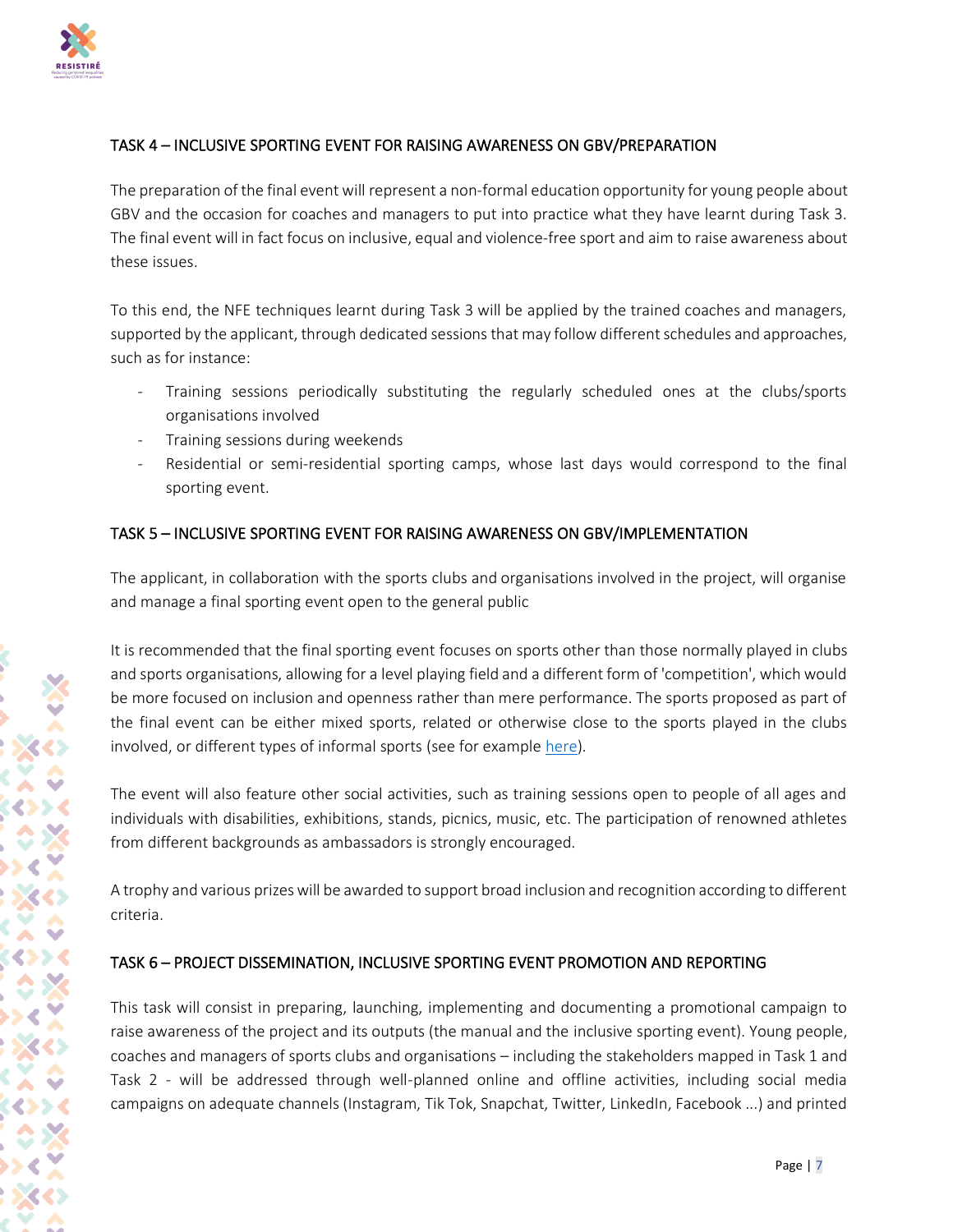

communication materials (event banners, awareness-raising factsheets or flyers, and others). Specific tactics will be developed for disseminating the digital manual of the NFE programme on GBV (output 1) to be implemented through sport among stakeholders.

## Required outputs

- 1. A digital manual of the Training + coaching-of-coaches sessions (for coaches and managers of sports clubs and organisations) and of the NFE programme (for young people), allowing both activities to be replicated by other organisations in Europe at the end of the project. The digital manual will be released in English and in the language of the applicant's country (the latter if needed).
- 2. A project dissemination campaign and inclusive sporting event promotion, documented in a succinct report.

## Territorial scope

It is expected that the successful applicant will develop the project in one of the countries involved in the RESISTIRÉ project (EU27 + Turkey, Serbia, Iceland, and the United Kingdom) except Spain, Austria and Turkey, since applicants from these three countries already received funding to implement the first cycle pilot projects.

## Timeframe of the project

The pilot project will last 7 months. It should start in October 2022 and the foreseen end is May 2023. An example of a general work schedule for the implementation of the project could be organised as follows:

- October 2022 Task 1 – MAPPING AND INVOLVEMENT OF SPORTS CLUBS AND ORGANISATIONS AT THE LOCAL LEVEL
- November 2022 to January 2023 Task 2 – CO-CREATION OF THE PROGRAMME
- February 2023 Task 3 – TRAINING ON GBV AND NFE TECHNIQUES FOR COACHES AND MANAGERS
- February 2023 and March 2023 Task 4 – INCLUSIVE SPORTING EVENT FOR RAISING AWARENESS ON GBV/PREPARATION
- April 2023 Task 5 – INCLUSIVE SPORTING EVENT FOR RAISING AWARENESS ON GBV/IMPLEMENTATION
- October 2022 to May 2023 Task 6 – PROJECT DISSEMINATION, INCLUSIVE SPORTING EVENT PROMOTION AND REPORTING

Applicant organisations will be asked to provide a detailed work schedule of activities.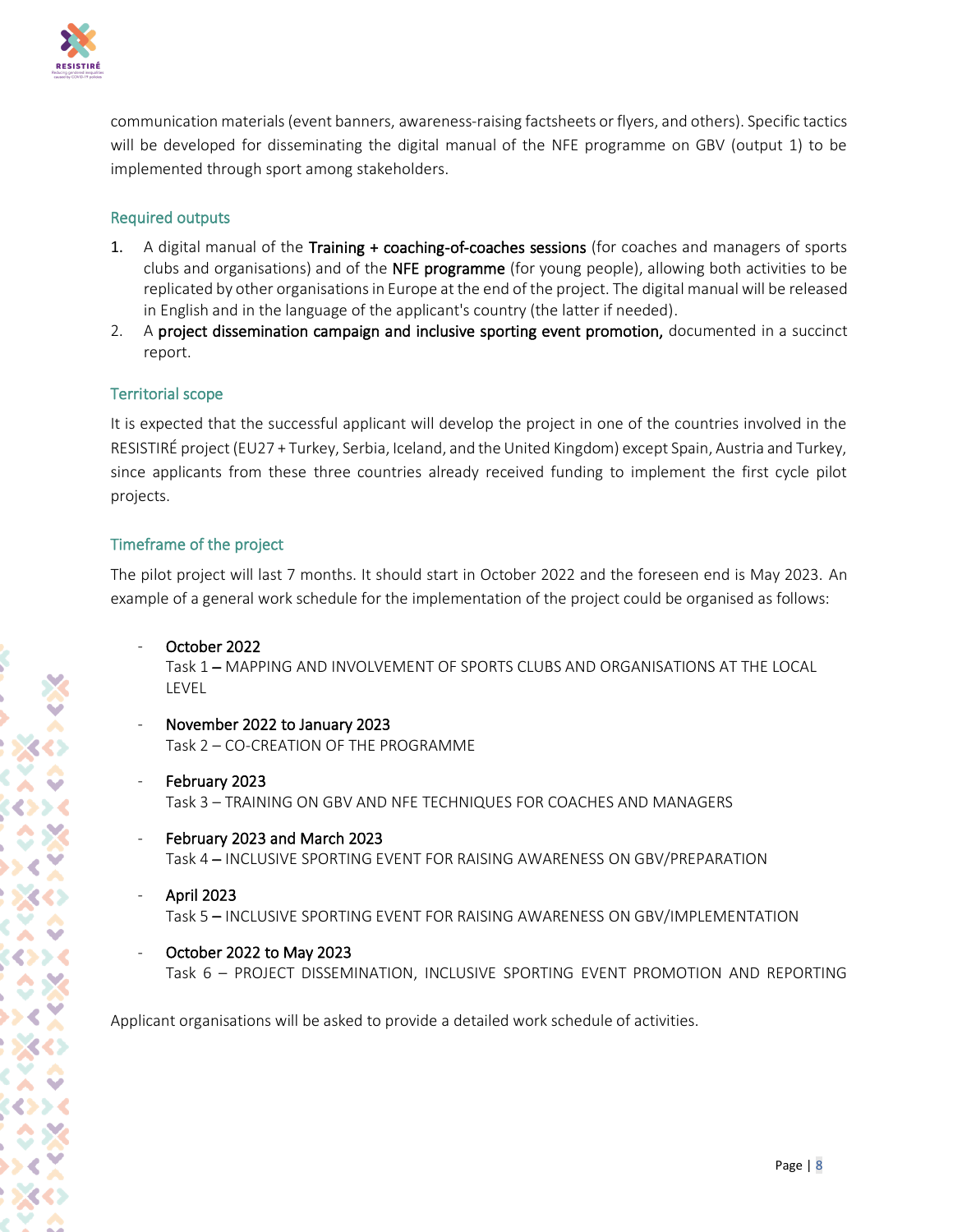

## WHO CAN APPLY AND WHAT EXPERTISE IS REQUIRED

Eligible applicants are non-governmental organisations, grassroots and community-based organisations and associations active in the field of sports, and/or non-formal education (possibly through sport) and/or gender-based violence (e.g., women's networks and associations focusing on GBV).

The pilot project is expected to be coordinated by a lead applicant, who may implement the required activities alone or by involving other organisations through the creation of a partnership necessary to cover the expertise required for the implementation of the project and in the co-creation process. The following will also be an asset:

- Expertise in project development in all its components (budgeting, planning, implementation, reporting).
- Good command of English to communicate with RESISTIRÉ Consortium members and facilitate monitoring and evaluation.
- Experience in European projects.
- Membership in European or international networks that might reproduce or scale up the pilot in the future.

#### References

- Andonova, D., Acs, M., Holmes, D., Novak, P., Teow, K., Jovanovic, A., ... & Sandulescu, I. (2013). Move and learn. <https://www.moveandlearn.org/files/Move&Learn.pdf>
- Council of Europe (2019). Toolkit How to make an impact on gender equality in sport, Editions of the Council of Europe[. https://rm.coe.int/all-in-toolkit-how-to-make-an-impact-on-gender-equality-in-sport-all-y/1680989ab2](https://rm.coe.int/all-in-toolkit-how-to-make-an-impact-on-gender-equality-in-sport-all-y/1680989ab2)
- COMPASS, 2022 A Manual on Human Rights Education for Young People, Council of Europe <https://www.coe.int/en/web/compass>
- EIGE, 2021 <https://eige.europa.eu/gender-based-violence/what-is-gender-based-violence>
- EUROPEAN COMMISSION, 2022 <https://sport.ec.europa.eu/sport-in-the-eu>
- Gasparini, W., Cometti, A. (2010). *Le sport à l'épreuve de la diversité culturelle*. Editions of the Council of Europe. <https://rm.coe.int/le-sport-a-l-epreuve-de-la-diversite-culturelle-integration-et-dialogu/1680734be6>
- Mergaert, L., Arnaut, C., Vertommen, T., & Lang, M. (2016). *Study on gender based violence in sport*. Publications Office of the European Union. [https://sport.ec.europa.eu/sites/default/files/gender-based-violence-sport-study-](https://sport.ec.europa.eu/sites/default/files/gender-based-violence-sport-study-2016_en.pdf)[2016\\_en.pdf](https://sport.ec.europa.eu/sites/default/files/gender-based-violence-sport-study-2016_en.pdf)
- Stovell, Clare, Lionello, Lorenzo, Rossetti, Federica, Charafeddine, Rana, Nugent, Selin, Still, Alexis, Tanwar, Jagriti, & Tzanakou, Charoula. (2022). RESISTIRE D3.2 - Summary report on mapping quantitative indicators – cycle 2. Zenodo[. https://doi.org/10.5281/zenodo.6506408](https://doi.org/10.5281/zenodo.6506408)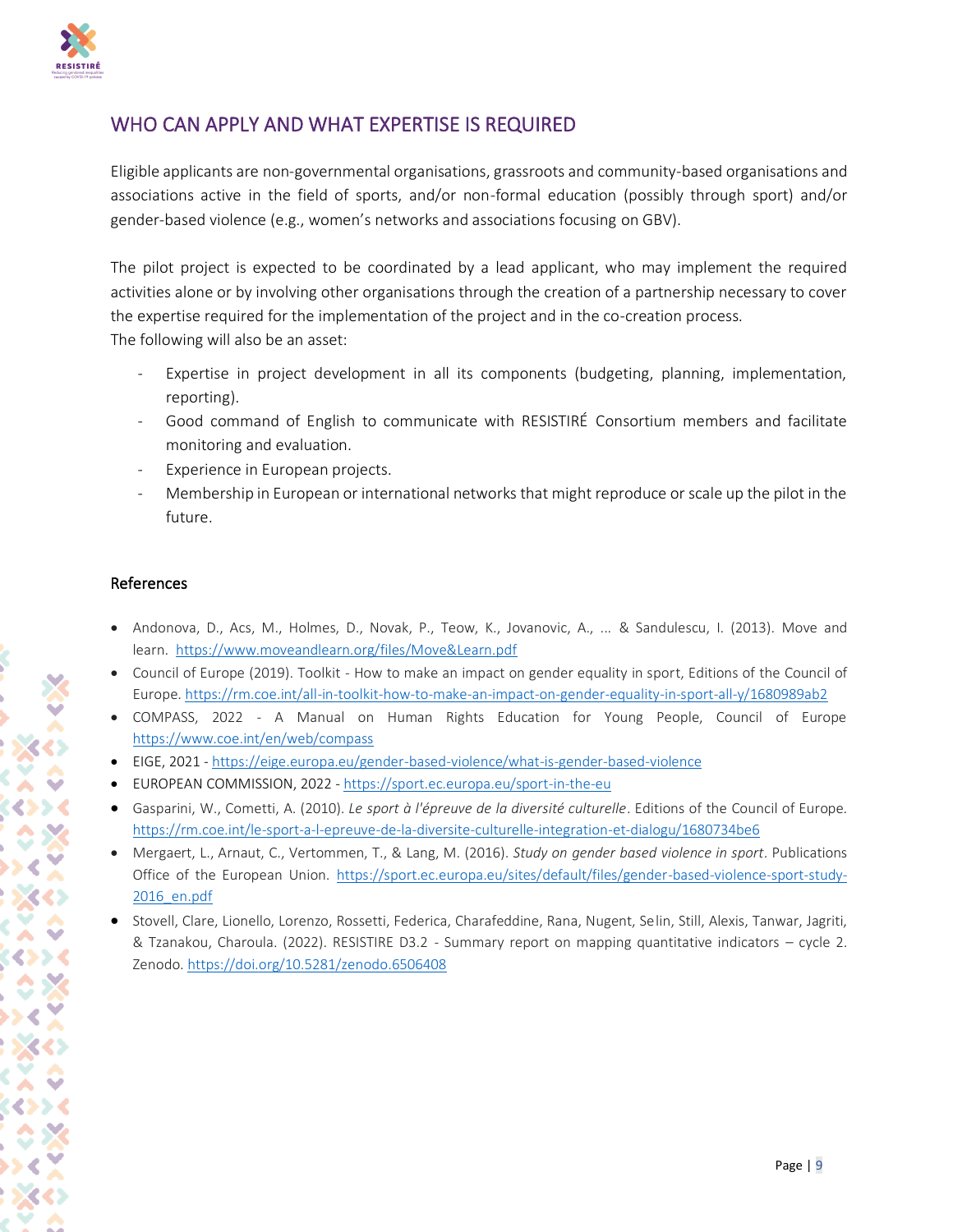

## HOW TO APPLY

To apply for this call, organisations are invited to use the Application Form for Technical Proposals available on the RESISTIRÉ website.

Applications should be submitted no later than Monday 29 July 2022, 5 p.m. CET.

Applications must be submitted in English.

## EVALUATION PROCESS

Financial support will be awarded to successful applicants following an open and transparent selection process based on the assessment by a panel of researchers and experts from the RESISTIRÉ consortium.

The basic guarantees of transparency are in the application of the following:

- Selection criteria publicly disclosed as part of this call (see below),
- A two-stage selection process through equitable, written assessment of applications against the relevant selection criteria, complemented by an online Q&A session with shortlisted organisations.

The main evaluation criteria will be related to:

- a) Alignment with the RESISTIRÉ objectives and conceptual framework
- b) Alignment with the pilot project objectives
- c) Conformity with the expected outcomes
- d) Description of the pilot project innovation
- e) Scalability and replicability
- f) Justification of the proposed budget
- g) Previous experience of the applicant.

For each evaluation criterion, a score from 1 to 5 will be given, except for a) and g), where the score will range from 1 to 10. Following these criteria, the maximum score that can be awarded to proposals will be 45. Proposals scoring below 20 will not be considered eligible for funding.

The three organisations obtaining the highest score will be entered in a shortlist and admitted to the next selection phase. The communication to the shortlisted organisations will be given by email. In case one or more applicants withdraw, those with the higher scores immediately following them will enter the shortlist.

Ultimately, the final selection of one or possibly two successful applicants for the pilot project will be based on written documents, and also complemented by an online Questions & Answer (Q&A) session between the candidates and the RESISTIRÉ jury panel.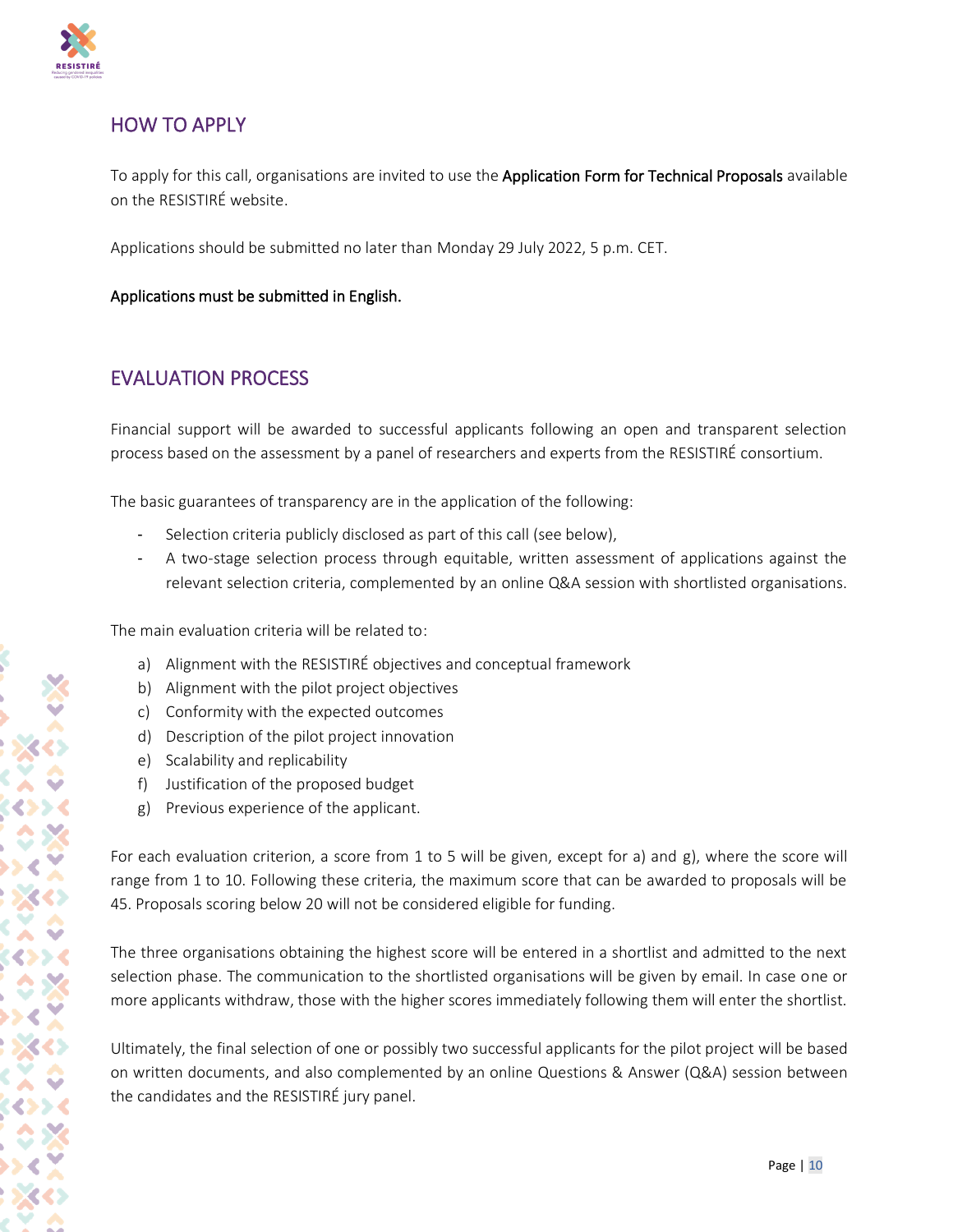

## EXTERNAL MONITORING PROCESS

Throughout the project implementation, the candidate will be asked to participate in periodic meetings for the monitoring and evaluation process (to be communicated afterwards).

## BUDGET AVAILABLE AND FINANCIAL CONDITIONS

#### Budget available

The total maximum available grant for the project will be 35,000 euros.

#### Financial Conditions

Funding is provided exclusively to meet the costs incurred by the specific project and may not be used to meet costs on another separate project or activity. Any commitment incurred before the grant starting date or any commitment in excess of the amount awarded, is the responsibility of the applicant.

The maximum grant amount set out in the agreed final budget can NOT be exceeded. The maximum grant amount of the application is calculated on the estimated and justified eligible costs submitted by the applicants to implement the pilot project. Only justified eligible costs may be used to determine the maximum grant amount.

Payment will be limited to the actual costs within the maximum grant amount set out in the agreed final budget. All costs associated with the project must be itemised and fully justified in the appropriate section F. of the Application Form. ESF, on behalf of the RESISTIRÉ project, reserves the right to examine, in detail, all items of expenditure charged to an award.

The main categories of costs which can be funded by this grant are indicated in Annex 1.

All costs should be included in EUROs  $(\epsilon)$ .

#### Payment Conditions

The contract will be a lump sum one. The Grant Agreement will be signed with one organisation only, who will exclusively receive payments, according to the following schedule:

- 33% upon signing of the Grant Agreement
- 34% upon completion of Task 4
- 33% upon approval of the final report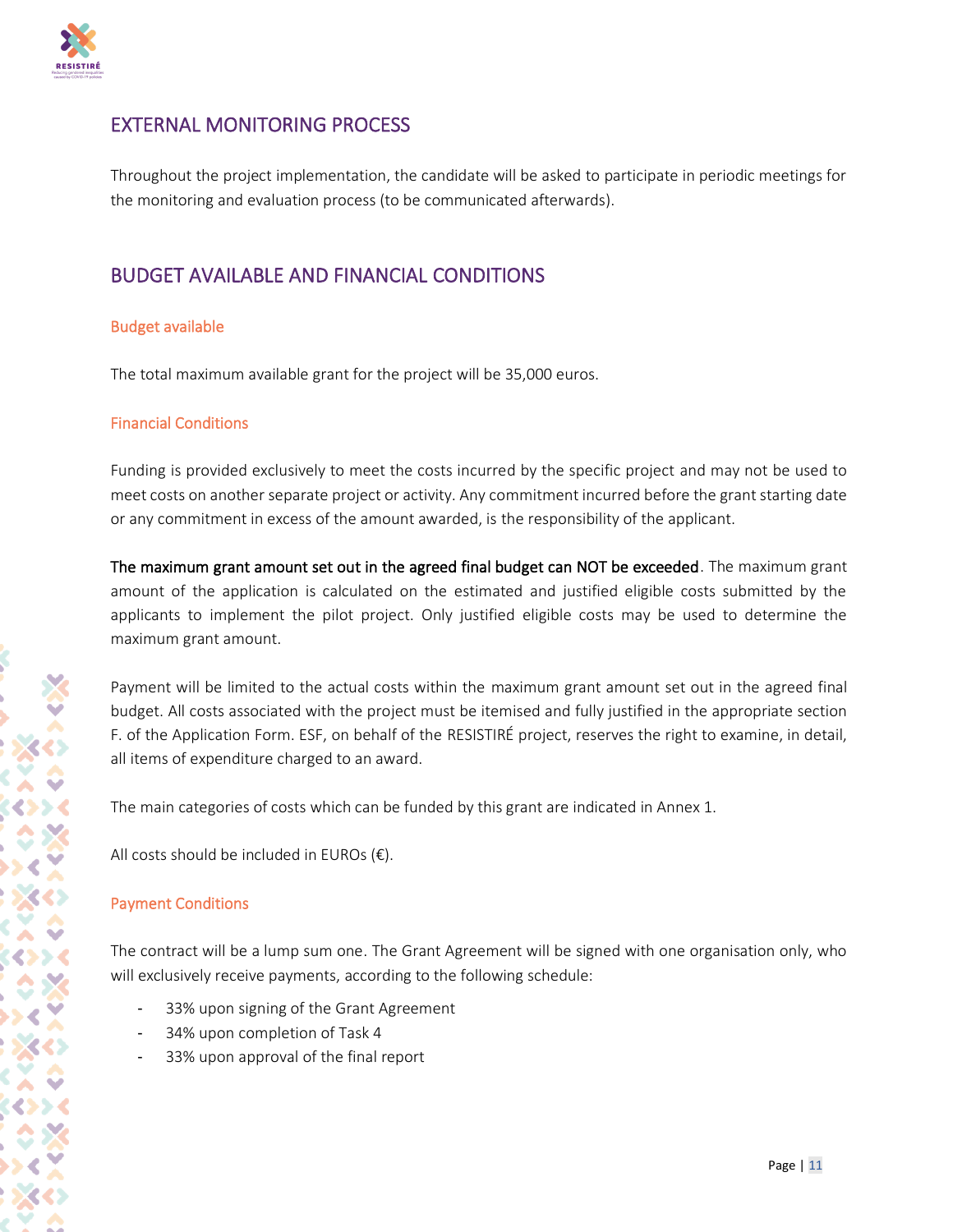

## TIMEFRAME OF THE CALL

The timing of the present call for proposals is summarised in the following timetable.

| Launch of the call                          | Friday 17 June 2022        |
|---------------------------------------------|----------------------------|
| Deadline for applications                   | Friday 29 July 2022        |
| Selection of a shortlist of applicants      | 1 - 19 August 2022         |
| Communication to the shortlisted applicants | Monday 22 August 2022      |
| Online Question and Answer sessions         | 26 August - 31 August 2022 |
| Notification to awarded applicants          | Friday 2 September 2022    |
| Signature of the Grant Agreement            | September 2022             |
| Start date of the Pilot Projects            | Monday 3 October 2022      |

## SUPPORT FOR APPLICANTS

The RESISTIRÉ consortium maintains a frequently asked questions (FAQs) section available on the project website: <https://resistire-project.eu/pilots-faq/>. It will be updated as new questions arise, through the duration of the call. The answers that applicants cannot find in the FAQs section can be submitted by contacting [aglietti@knowledge-innovation-org,](mailto:aglietti@knowledge-innovation-org) [marina.cacace@knowledge-innovation.org.](mailto:marina.cacace@knowledge-innovation.org)

## AWARDING ORGANISATION

## Administrative duties

The administrative tasks for the selected applicant, including activity reporting and related documents will be provided during the negotiation and contracting phase.

The selected applicant will be requested to sign a Grant Agreement, after providing appropriate documentation to prove the following:

- Legal existence: Deed or Articles of Association (corporate statutes)
- Legal representative: Copy of Power of attorney document (if applicable), National Identity Card
- Tax Agency Documentation to evidence the fulfilment of tax obligations
- Certificate of up-to-date Social Security payments to evidence the fulfilment of obligations
- Financial statements: P&L, Balance sheets (from the previous year). In the case that it is the first year of activity, it will not be asked any further information
- Bank Account information: IBAN & SWIFT code (if applicable).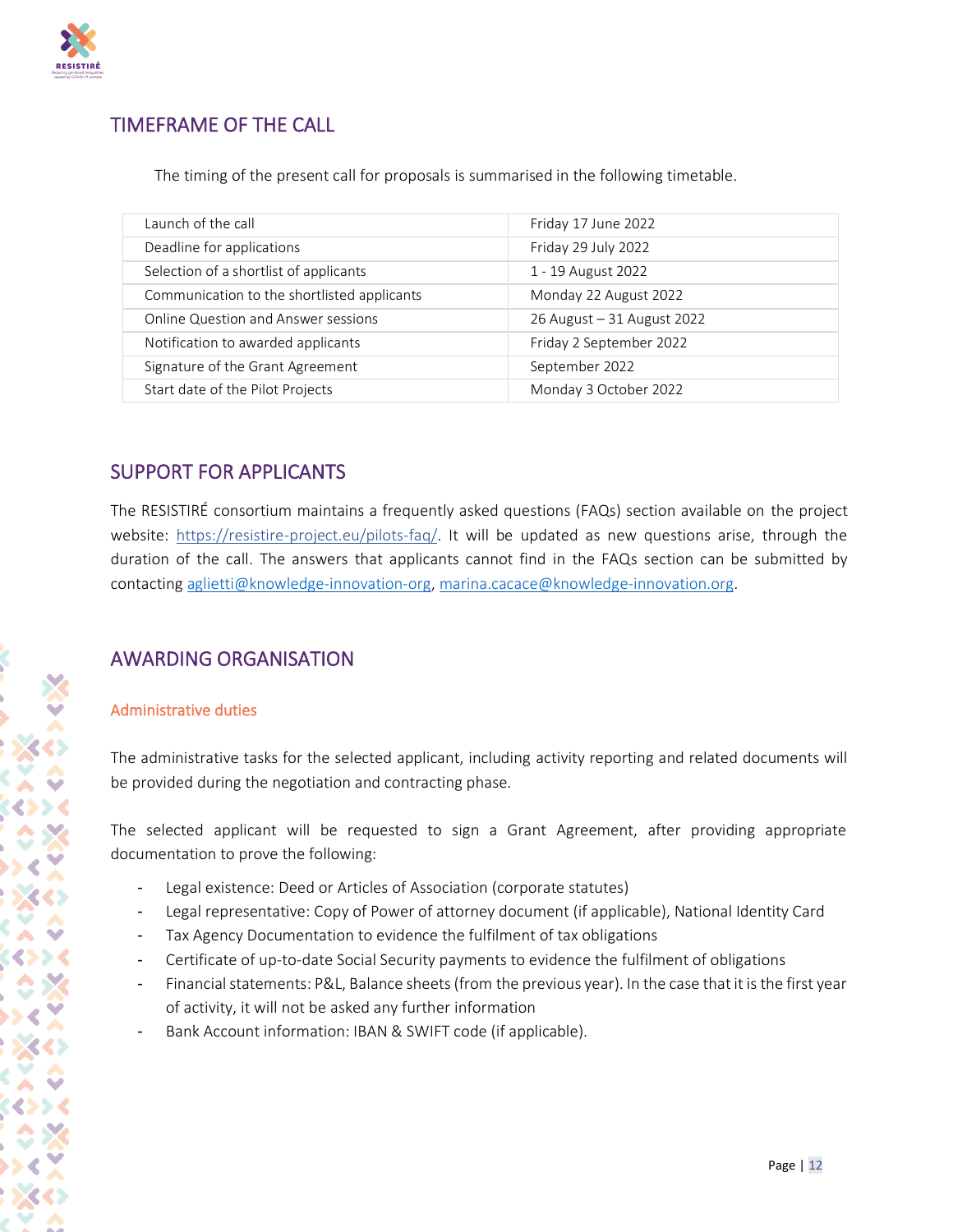

## Obligations of beneficiaries

Successful applicants formally accept the following conditions in case of being awarded as the beneficiary of the present call:

- Beneficiaries accept their responsibility for the accuracy and veracity of data and documents submitted for proving the fulfilment of the eligibility criteria when submitting their applications
- Beneficiaries will provide documentary evidence proving the provision of services
- Beneficiaries are obliged to store the documents for external audit purposes until January 2026 either on paper or electronic version
- Beneficiaries will make references to public funding from the EU, including suitable logos, and EU flag
- Beneficiaries will include references to the RESISTIRÉ project and specifically show that funding is 100% under European Union's Horizon 2020 Research and Innovation Programme - Grant Agreement No. 101015990
- Beneficiaries will cooperate with and participate in monitoring and evaluation activities on the implemented pilot action that will be carried out by the RESISTIRÉ project team.

If negotiation with the first applicant of the list eventually fails, negotiation will be initiated with the subsequent applicant(s).

After the contract has been signed, a kick-off meeting with the beneficiary organisation will be scheduled to define the detailed planning and work plan of the pilot project implementation, as well as obligations connected to monitoring and evaluation from the RESISTIRÉ project.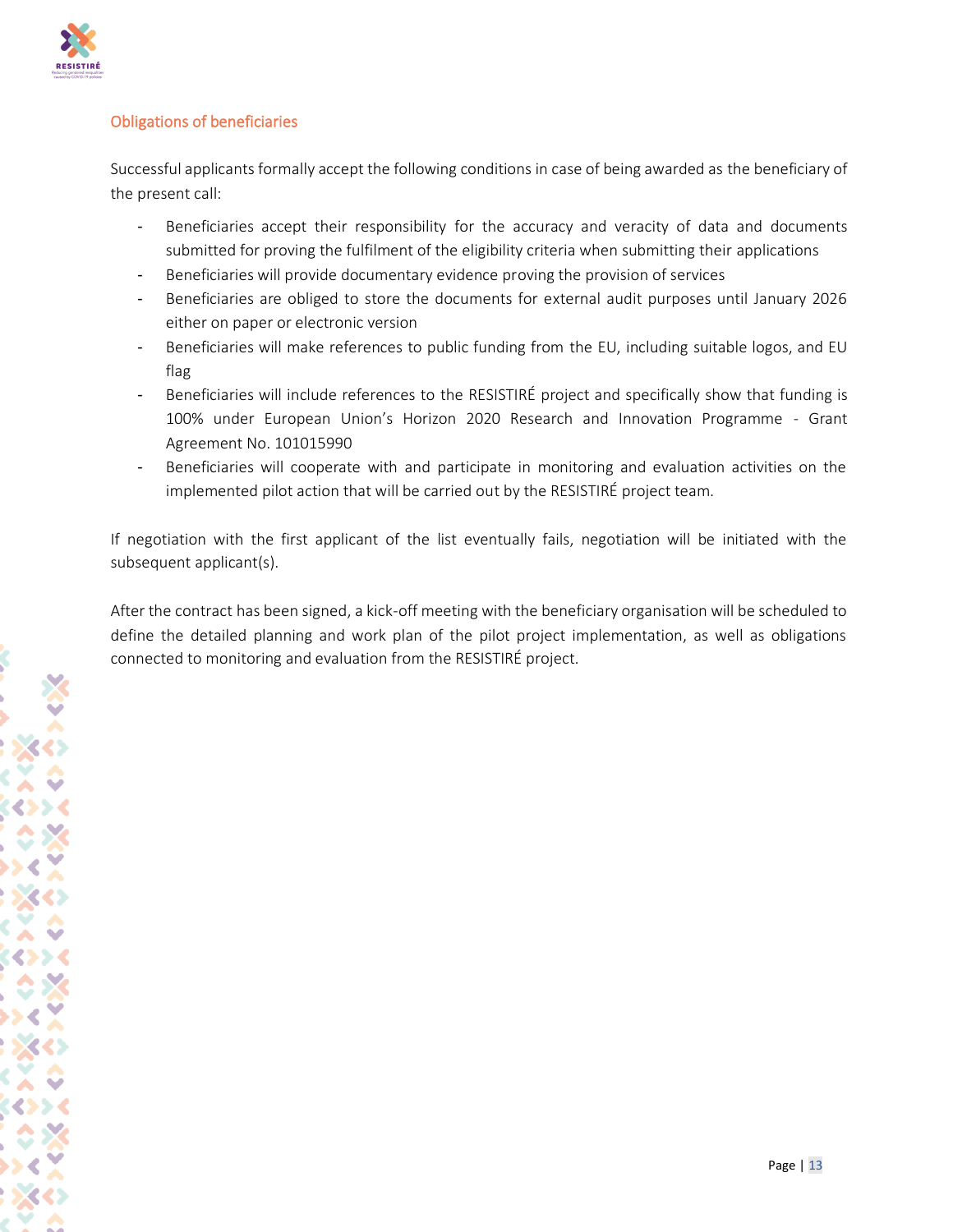

## ANNEX 1

## FUNDED COST CATEGORIES

## 1) Directly Incurred Costs

'Eligible costs' are costs that meet the following criteria.

(i) for actual costs:

- 1. They must be actually incurred by the applicant or their partner organisations
- 2. They must be incurred during the pilot project period
- 3. They must be incurred in connection with the selected project and necessary for its implementation;
- 4. They must be identifiable and verifiable, in particular, recorded in the applicants' accounts in accordance with the accounting standards applicable in the country where the project is implemented and with the applicant's usual cost accounting practices
- 5. They must comply with the applicable national law on taxes, labour and social security
- 6. They must be reasonable, justified, and must comply with the principle of sound financial management, in particular regarding economy and efficiency.

(ii) for unit costs:

- 1. They must be calculated in consistency with the applicants' usual practice, by dividing the full annual cost by the total number of productive units and
- 2. The number of actual units must comply with the following conditions
	- a. The units must be actually used or produced during the project period
	- b. The units must be necessary for implementing the action or produced by it
	- c. The number of units must be identifiable and verifiable, in particular supported by records and documentation.

## Direct Personnel costs

Payroll costs for staff, full or part-time, who will work on the project during the life of the project e.g. employees in local organisations, and/or individuals, and/or other actors in charge of the programme implementation.

In particular, this includes:

- − Costs for employees (or equivalent)
- − Costs for individuals working under a direct contract
- − Costs for beneficiaries that are individuals without salary.

Personnel costs are eligible if they are related to personnel working for the beneficiary under an employment contract or equivalent appointing act, and assigned to the action. Their cost is limited to the share of their time spent on the project.

Exceptional payroll items such as bonuses, gift vouchers etc. are not eligible.